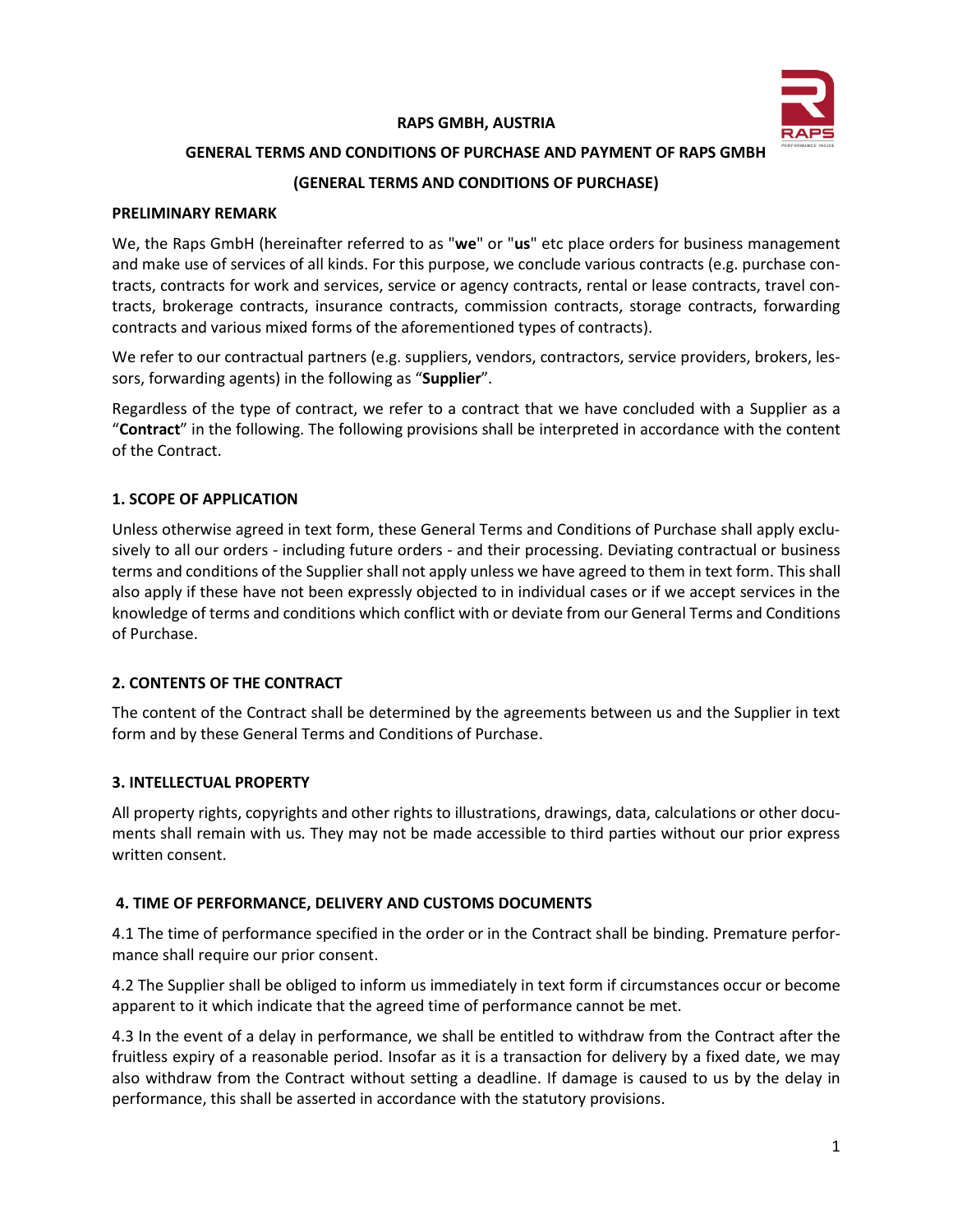4.4 If we have agreed with the Supplier on a contractual penalty for a delayed performance, we are entitled to set off the amount of the agreed contractual penalty against the purchase price

4.5 Incorrect or incomplete delivery or customs documents shall entitle us to refuse acceptance.

## **5. PLACE OF PERFORMANCE, SHIPPING COSTS AND TRANSFER OF RISK**

5.1 Unless expressly agreed otherwise in text form, the place of performance for all services rendered by the Supplier shall be the respective place designated by us in the Contract or in the order.

5.2 The place of performance for payment shall be the registered office of our principal place of business.

5.3 Unless expressly agreed otherwise in text form, the Supplier shall be obliged to deliver carriage paid in accordance with Incoterms ® 2020 / ICC (DDP - Delivered Duty Paid).

5.4 The risk of accidental loss or accidental deterioration of the object of performance shall in any case be borne by the Supplier until handover at the place of performance, irrespective of whether the performance was agreed to be carriage paid or not.

# **6. QUALITY, INSPECTION OBLIGATIONS OF THE SUPPLIER, WARRANTY, INSPECTION, LIABILITY FOR DE-FECTS**

6.1 The Supplier guarantees that the performance complies in all respects with the agreed quality requirements, in particular with the contents of an agreed specification sheet or our approved supplier specification documents. All deliveries must fully comply with the quality and suitability required in our order or, in the absence of a special requirement, with the quality and suitability customary in the trade. The information on the delivery and the specifications stated in our orders and contracts shall be deemed to be information on quality.

6.2 The Supplier warrants that all (1) foodstuffs, (2) goods and raw materials intended for the production of foodstuffs as well as (3) packaging delivered by it comply with all relevant foodstuff regulations applicable in Austria and the administrative practice in this respect in Austria. When supplying equipment of any kind, the Supplier warrants that the equipment complies with all accident prevention, safety and environmental protection regulations applicable in Austria (including ÖVE/ÖNORMEN) and is in line with the current state of the art.

6.3 The Supplier shall be obliged to deliver only foodstuffs and qualities and raw materials intended for the production of foodstuffs (hereinafter jointly referred to as "**Goods**") which (1) do not contain any substances hazardous to health, which (2) comply with the regulations and recommendations under food law and which (3) do not contain any foreign bodies. The Goods must be naturally pure, without any other (e.g. chemical) additives and treatments, and must not contain genetically modified organisms subject to mandatory labelling (Regulations EG No. 1829/2003 and EG 1830/2003), unless expressly agreed otherwise in each case. The Goods shall be cleaned according to the state of the art and comply with the "European Spice Association Quality Minima Document" (www.esa-spices.org). The Goods shall only be transported by suitable vehicles approved for foodstuffs.

6.4 The Supplier (even if it is only an intermediary) shall be obliged to inspect the delivered Goods with regard to the specifications stated in clauses 6.1 and 6.2, unless expressly agreed otherwise in text form. Corresponding test certificates shall be submitted as an evidence to us by the Supplier upon request. The Supplier must keep reserve samples and hand them over to us upon request.

6.5 If the Contract concluded with the Supplier is a commercial transaction, we shall be obliged to inspect the Goods or services within a reasonable period of time for any deviations in quality and quantity; the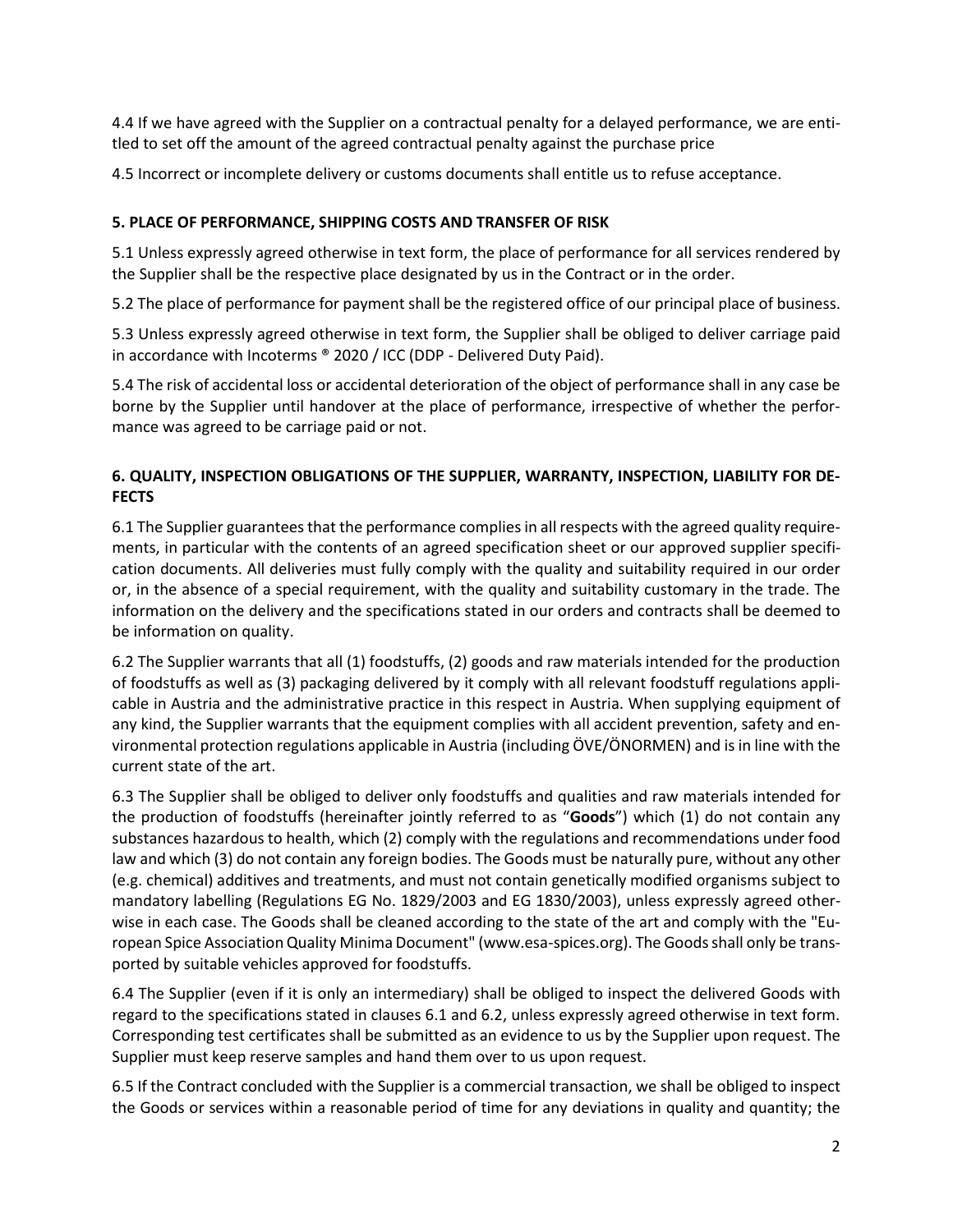notice of defect shall be deemed to be in time if it is received by the Supplier within 7 working days, calculated from receipt of the Goods or, in the case of hidden defects, from discovery.

6.6 We shall be entitled to the statutory claims for defects in full. In particular, we shall be entitled to choose freely between the primary and secondary warranty remedies, taking into account the economic reasonableness.

6.7 Unless longer statutory periods apply or a deviating agreement has been made, the limitation period for our claims for defects under commercial law shall be 3 years, calculated from the transfer of risk; this shall also apply to claims for breach of warranty. Claims for defects can be asserted within 3 years from the date of knowledge of the defect and the damaging party.

## **7. INDEMNIFICATION AND HOLD HARMLESS**

7.1 If, due to a breach of duty on the part of the Supplier, a defect or other condition of the service contrary to the agreement occurs, which results in our customers having warranty claims and/or claims for defects against us, the Supplier shall undertake to indemnify and hold us harmless in termsto such claims.

7.2. Furthermore, the Supplier warrants that its performance or any action connected with its performance does not infringe the rights of third parties within the Republic of Austria. Should claims of third parties nevertheless arise which are asserted against us, the Supplier shall undertake to indemnify and hold us harmless in terms to such claims.

7.3 If claims are asserted against us by one of our customers or a third party which fall within the scope of Sections 7.1 or 7.2, we shall be indemnified and held harmless by the first letter of demand sent by us to the Supplier concerned. In this respect, we shall not be entitled to make any agreements with the third party - without the consent of the Supplier - in particular to conclude a settlement.

7.4 The limitation period for our claims arising from this clause 7 shall be 3 years from knowledge of the defect and the damaging party.

## **8. INVOICING, PAYMENT AND PROHIBITION OF SET-OFF**

8.1 The invoice must contain all mandatory information in accordance with the statutory provisions as well as the purchase order number and must be submitted to us electronically via e-mail as a PDF document and separately from the delivery of goods or the performance of services. The e-mail must be sent to the e-mail address e.billing-rapsat@raps.com.

8.2 Unless otherwise agreed in writing, payment periods shall commence after complete performance and receipt of the invoice. We have the option to pay in 14 days with a 3% discount or net in 45 days. Unless otherwise agreed in writing, payments shall be made by means of payment or in the currency of our choice.

8.3 The supplier is not entitled to offset claims against us with other claims of ours.

# **9. ASSIGNMENT, RETENTION OF TITLE AND RIGHT OF RETENTION**

9.1 Claims of the Supplier may only be assigned to third parties with our prior consent.

9.2 We do not accept reservations of title.

9.3 The Supplier shall only be entitled to assert a right of retention.